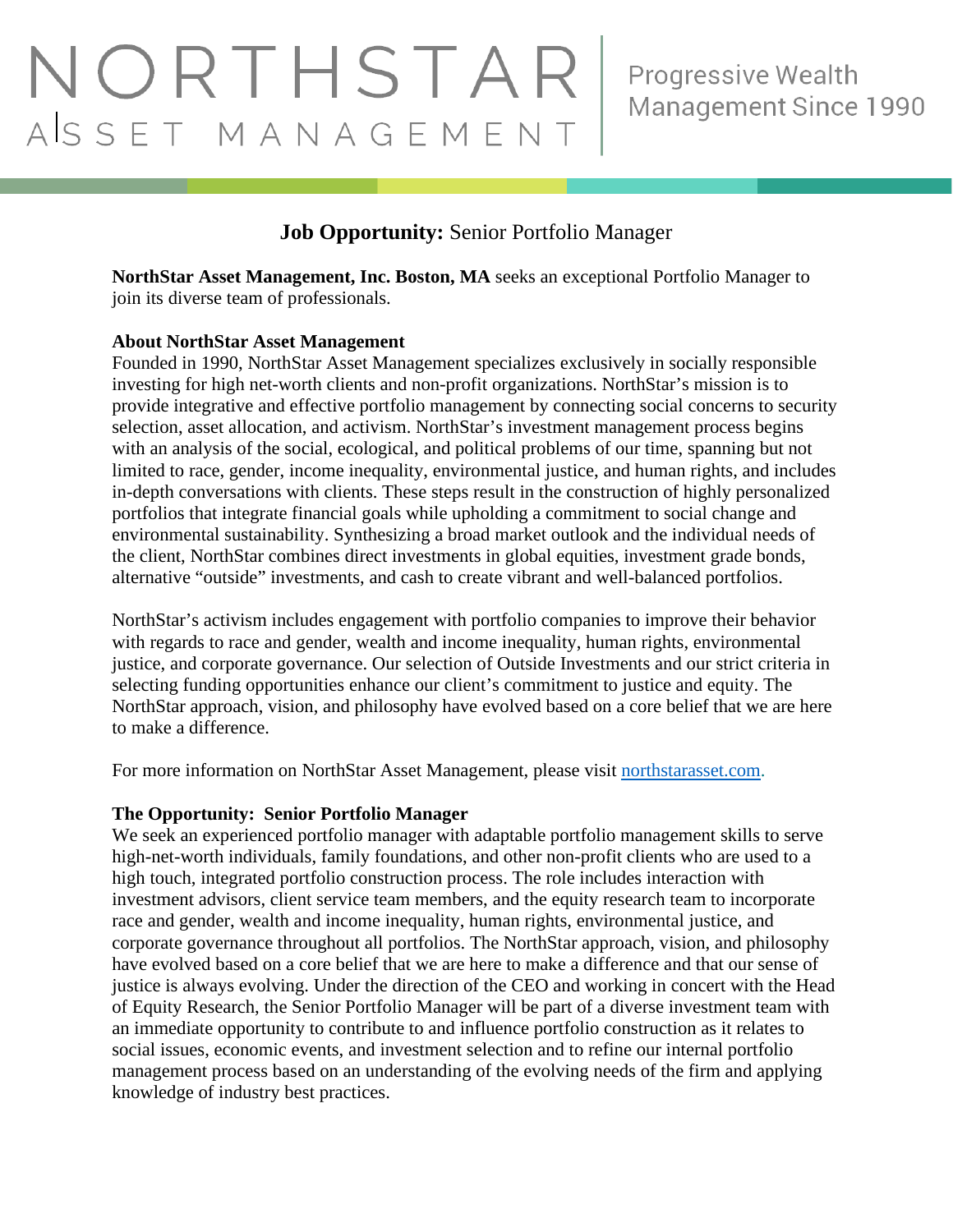# **Responsibilities:**

# *Investment Team*

- Understand current economic conditions and the sensitivities of sectors and securities to business cycles.
- Share well-informed opinions and observations regarding interest rates and yield curves, global and regional economic and market activity, and other factors affecting client portfolios.
- Understand and critique the existing portfolio construction approach and resources, internal rules and criteria, sector allocations, individual security weightings, and buy/sell and rebalancing guidelines. Propose changes/improvements and work with team to arrive at agreement on an ongoing basis.
- Perform attribution analysis, particularly across balanced portfolios.
- Demonstrate active leadership in team discussions and deliberations, including sector weightings, securities weightings, asset allocation, and risk metrics.
- Recommend amendments to existing portfolio construction to the Investment Committee within the context of a changing global economy and with sensitivity to individual client risk tolerance.
- Be an active participant and leader in equity and fixed income research and investment selection.

# *Portfolio Management*

- Manage a multitude of personalized client portfolios, with different asset allocations and risk parameters, using target allocation for Equities, Fixed Income, Outside Investments, and cash based on client's Investment Policy Statement, market conditions, and economic outlook. Identify inconsistencies and work with investment advisors as needed to realign individual accounts.
- Implement the Investment Committee's approved stock recommendations. Identify transactions such as bond calls, maturities, and takeovers and analyze the cause/impact on allocation; notify investment advisors as needed with substantiated recommendations for replacement.
- Conduct monthly account reviews, invest/raise cash based on client portfolio needs; consult with investment advisors as needed to determine if rebalancing is appropriate.
- Review and rebalance client portfolios on a quarterly basis and as needed for new clients, unforeseen cash flows, and changes in target asset allocations.
	- o Equities: Review weights relative to target allocations, determine if oversized deviations in positions exist and recommend rebalance after conversation with investment advisors and Investment Committee. Conduct quarterly review of realized capital gains relative to prior year and consult with investment advisors as needed to determine whether actions are required.
	- o Fixed income: Research called/matured bonds, examine reason for the call, suggest replacement of security after examining client asset allocation and portfolio notes, which outline timing of tax payments, fees, and potential large expenses. Replace after consultation with investment advisors.
- Participate in client meetings on an as needed basis.
- Oversee Associate Portfolio Manager and Trading team.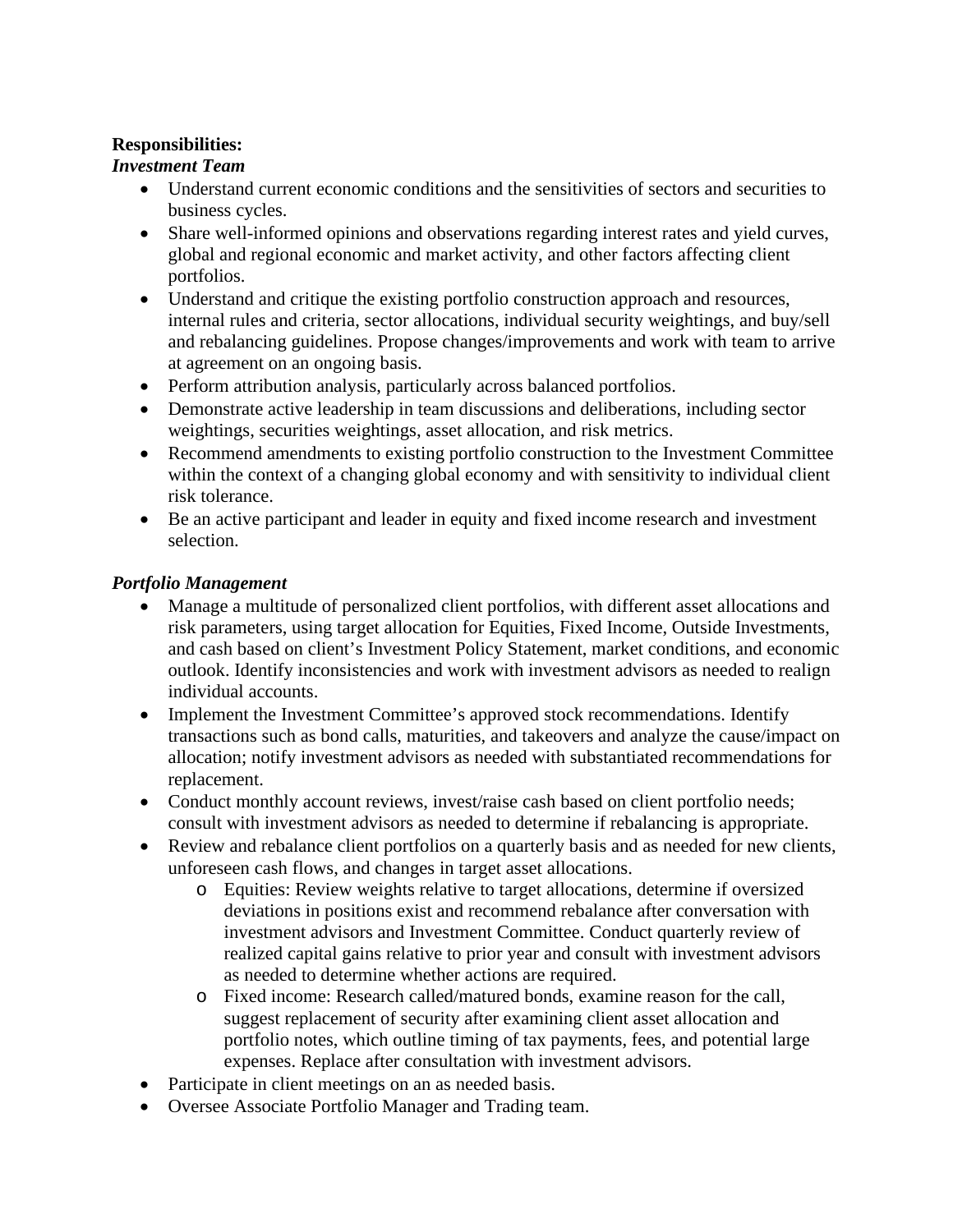#### **Skills**

- Experience in macroeconomic, fundamental, and statistical modeling
- Ability to understand and apply risk metrics when assessing risk budgeting and position limits in the portfolio construction process.
- Expertise in Bloomberg and Microsoft Office Suite with particular mastery of Excel
- Familiarity with Access, Advent/Axys, Trading platforms, and Filemaker Pro
- Proficient in SAS, or similar statistical software
- Experience in client facing roles
- Knowledge of at least one programming language (helpful)

# **Qualifications**

- Passion and deep understanding of social justice issues. Strong experience with integrating environmental, social, governance factors including race and gender, wealth and income inequality, human rights, environmental justice, and corporate governance into investment decision making
- Motivated by learning from colleagues on NorthStar's "evolving sense of justice"
- Independent and critical thinker with the ability to assess the 'big picture'
- In-depth knowledge of financial markets (equity and fixed income).
- Breadth of knowledge of the intersection of asset classes, from commodities, to technologies, to economics and statistical databases, etc. and the ability to creatively synthesize, forecast and communicate this perspective.
- Proven quantitative acumen; ability to translate ideas into quantitative data to test qualitative hypotheses, in other words, a quantitative thinker with qualitative sensitivity
- Sharp, driven, observant, insightful, creative, mature, and motivated
- Entrepreneurial spirit, curious with a strong willingness to learn and lead
- Effective clear, concise, and persuasive communicator, both verbally and in writing
- Results driven, with the ability to adapt and prioritize as needed in a small firm
- Must have strong organizational skills with an efficient and operational mindset
- Ability to translate client concerns into investment criteria
- Ability to deliver professional excellence and collaborate
- Ability to work effectively as a member of and leader on a team
- Minimum of 10-15 years of experience in the investment management industry
- Strong academic and professional achievements
- CFA required

# **Team Culture/Benefits**

- A racially diverse, collegial, casual, collaborative, and high-performing work environment.
- Professional learning supported.
- Competitive compensation package.
- Strong benefits package.